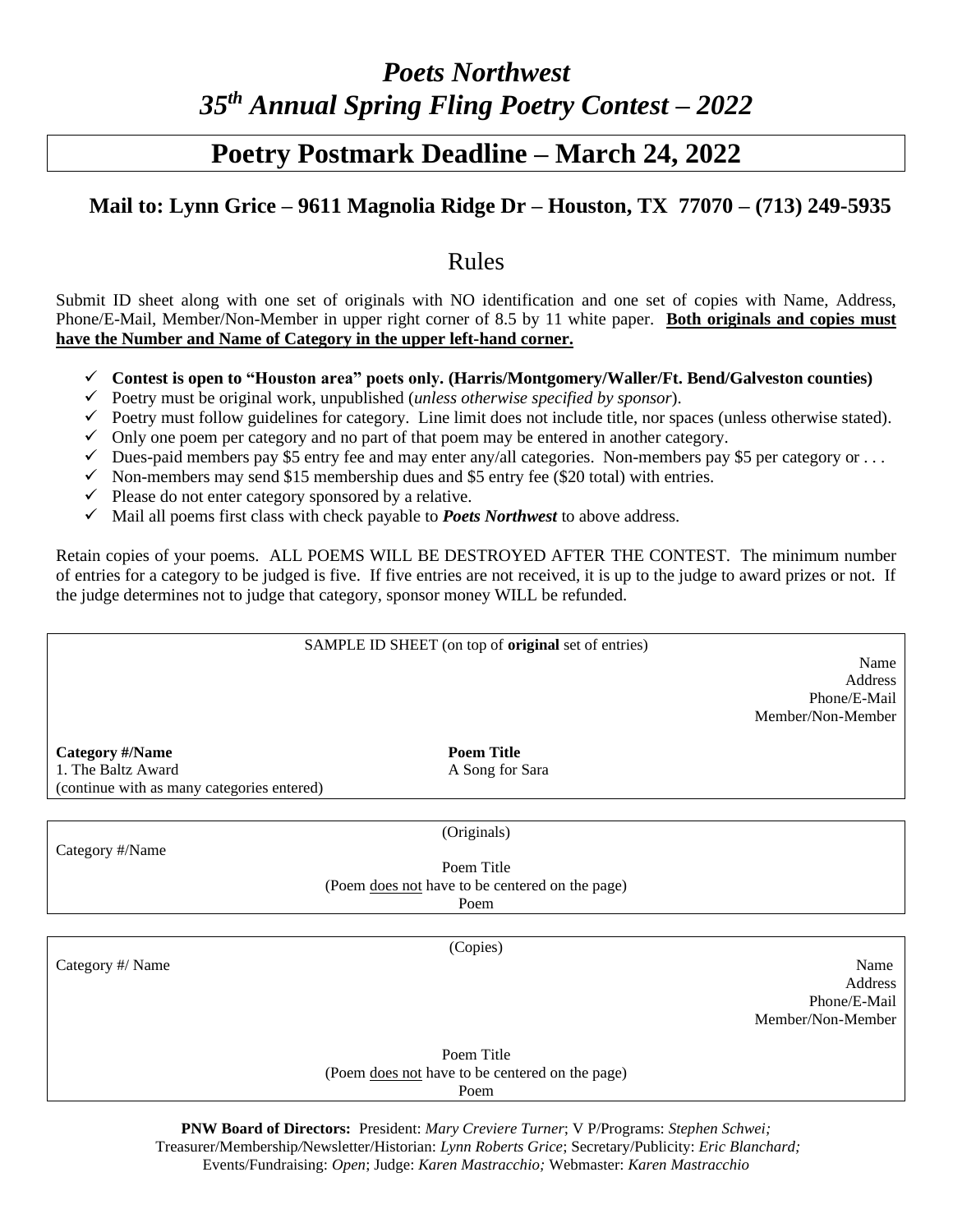

- 1. **Bluebonnet Award** 1<sup>st</sup> \$150, 2<sup>nd</sup> \$75, 3<sup>rd</sup> \$38 Dedicated to all Houston Restaurateurs who have worked tirelessly during Covid-19. *Food, glorious food!*. Open form. 36 lines or less. \*Poets Northwest members only. Sponsored by Clearpoint Group/Kenneth and Angelique Barber.
- 2. Kohanski Award 1<sup>st</sup> \$50 Dedicated to Bob & Schemen, husband/daughter. Open Subject. Free verse. 28 line limit. Sponsored by Maxine B. Kohanski.
- 3. **The Sunshine Award**  $1^{st}$  \$40,  $2^{nd}$  \$30,  $3^{rd}$  \$20 Dedicated to Lynn Grice for all she does for poetry. *Beauty – did you look, really look.* Free verse. 28 line limit. Sponsored by Maxine B. Kohanski.
- 4. Perseverance Award 1<sup>st</sup> \$25, 2<sup>nd</sup> \$15, 3<sup>rd</sup> \$10 Dedicated to Lynn Grice. *Perseverance*. Meter & Rhymed. 1 page limit. \*Poets Northwest members only. Sponsored by Cheri Bell.
- 5. **Prose Poem Award** 1 st \$25, 2nd \$15, 3 rd \$10 *Open.* Prose poem. 1 page limit; Single column. Sponsored by Eric Blanchard.
- 6. **The Repetitive Award** 1 st \$25, 2nd \$15, 3 rd \$10 *Open Subject.* Any repetitive form. Ex: Villanelle, Pantoum, Sestina, Ghazel, etc. 1 page limit; Single column. Sponsored by Eric Blanchard.
- 7. The Poetry Award 1<sup>st</sup> \$25, 2<sup>nd</sup> \$15, 3<sup>rd</sup> \$10 Dedicated to poets who write from the heart! *Why I write poetry* Free verse. 1 page limit. Sponsored by Frances Johnson.
- 8. The June Leap Memorial Award 1<sup>st</sup> \$25, 2<sup>nd</sup> \$15, 3<sup>rd</sup> \$10 Dedicated to June Brown Leap. *Celebrating Life.* Open form. 1 page limit. Sponsored by Nancy Leap.
- 9. Pick Your Battles Award 1<sup>st</sup> \$25, 2<sup>nd</sup> \$15, 3<sup>rd</sup> \$10 Dedicated to Poets Northwest hardworking Board of Directors. *An Important Disagreement (argument).* Open form. 1 page limit. Sponsored by Forrest Martino.
- 10. The President's Award 1<sup>st</sup> \$25, 2<sup>nd</sup> \$15, 3<sup>rd</sup> \$10 Dedicated to Paul and Marie Creviere. *Open Subject*. Open form. 1 page limit. Sponsored by Mary Creviere Turner.
- 11. The Owens Award 1<sup>st</sup> \$25, 2<sup>nd</sup> \$10, 3<sup>rd</sup> \$5 *Open*. Open form. 28 line limit. Sponsored by Michael Owens.
- 12. **Stone River Press Award** 1<sup>st</sup> \$25, 2<sup>nd</sup> \$10, 3<sup>rd</sup> \$5 An amusing poem. Rhyming. 28 line limit. Sponsored by Jackie Pelham.
- 13. The Poets Northwest Award 1<sup>st</sup> \$25, 2<sup>nd</sup> \$10 Dedicated to all PNW members, past, present & future. *Open subject.* Open form. 20 line limit. Sponsored by PNW.
- 14. **The Boomerang Award** 1<sup>st</sup> \$25 2<sup>nd</sup> \$10 *Previously published*. Open form. 60 line limit. \*Previously published only, but not a previous contest winner of any money prize. Must cite where previously published. Citation does not count in line count. Payment for publication is acceptable. Sponsored by Stephen Schwei.